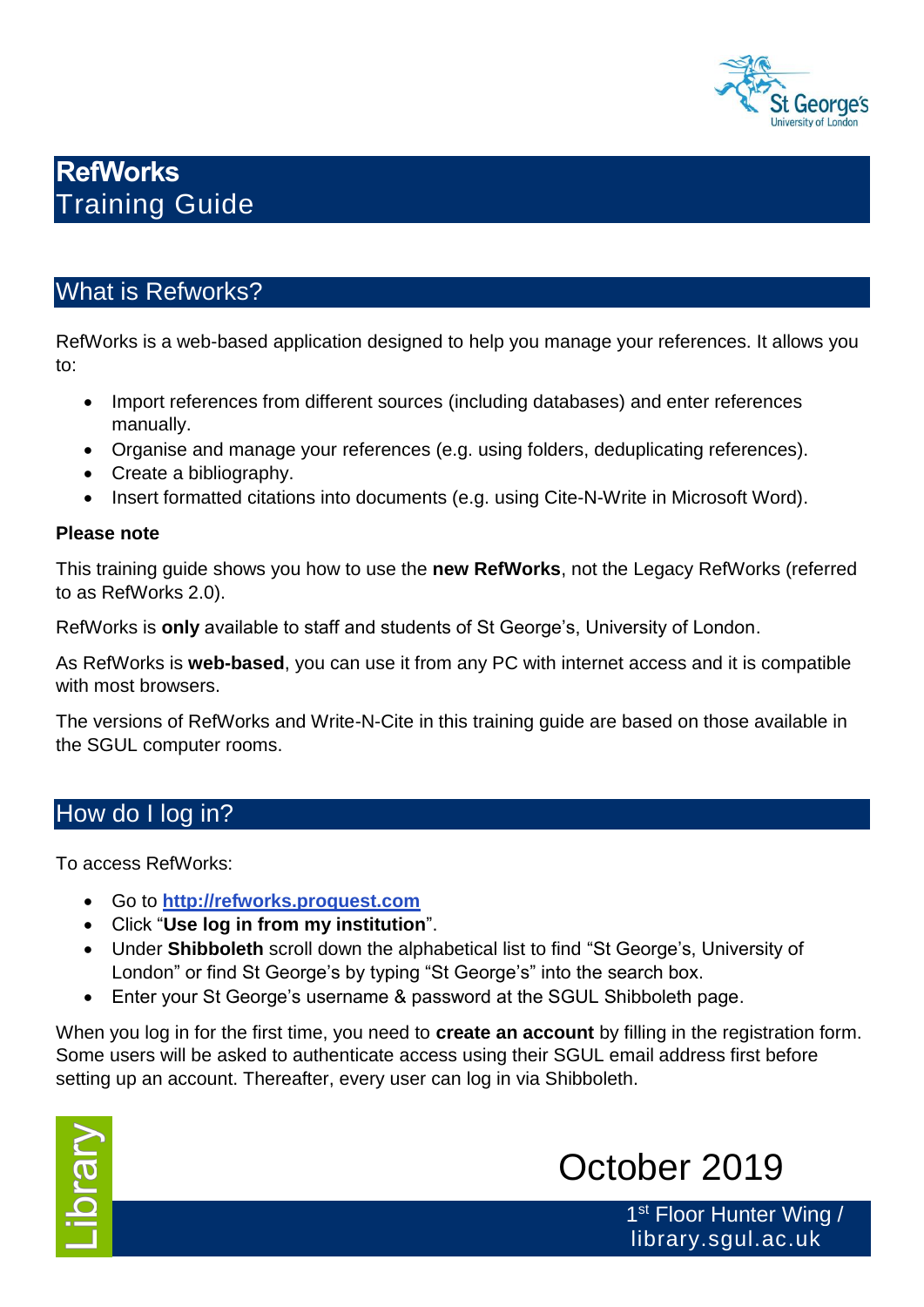# Adding references to RefWorks

To build your collection of references you can import them from different sources. There are several ways to do this including:

- Use a search interface such as Hunter to find references and perform a direct export to RefWorks in one step.
- Other interfaces that provide direct export are:
	- o Ovid (Medline, PsycInfo, Embase)
	- o EBSCO (CINAHL, Medline, AMED)
	- o Internurse/Intermid/Allied Health Professionals
	- o Google Scholar
- PubMed, Web of Science and the Cochrane Library do not allow direct export, so you have to save the references to an intermediary file (a .ris file), and then import those into RefWorks.
- Use the RefWorks search feature to search a Library catalogue and perform a direct import.
- Add references manually. This is the recommended option for Proquest databases (i.e. Assia, BNI, etc.). Do not use the cite function within Proquest as the correct Harvard – FHSCE & SGUL style is not available.

You can also add references manually, import PDF documents to create references and use the Save to RefWorks tool in your browser which allows you to download references from different sources.

Check our **RefWorks and Reference Management Libguide** for detailed information on how to export references into RefWorks, including screenshots<http://libguides.sgul.ac.uk/refworks/adding>

#### **A few tips and tricks on exporting references**

• When importing references to RefWorks, you will be prompted to choose a version of the software, make sure you choose the "newest version of RefWorks":



- Sometimes exporting a reference is also called "send to RefWorks"
- Some databases allow you to export multiple references at a time, others only support exporting references individually.

## Example: Import references using Hunter

You can export your article references directly into RefWorks in one step. Once you have found a resource on Hunter that you want to export you: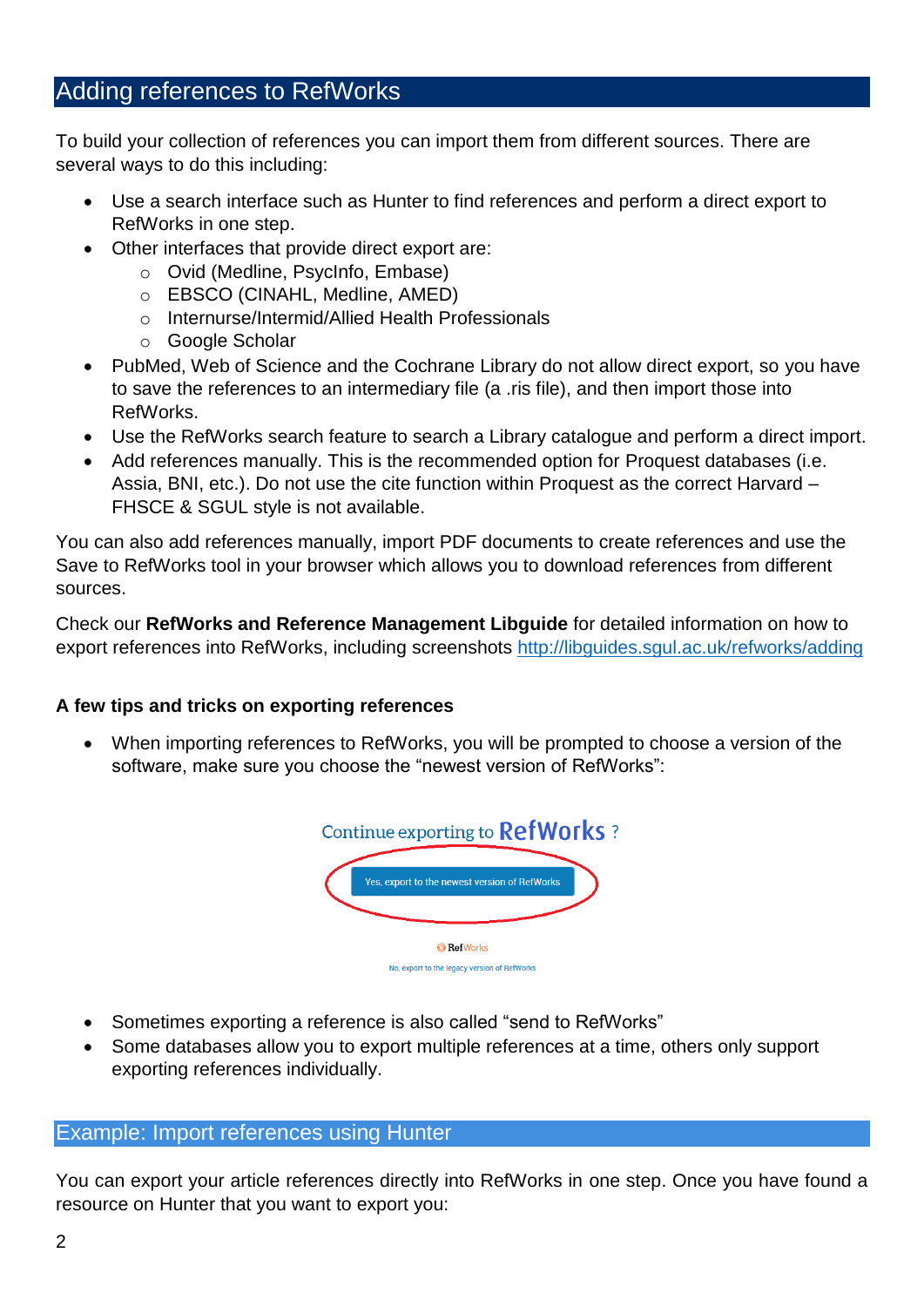• Click on the (**citation**) icon if you are looking at your search results.



• Click on the **RefWorks** icon if you are looking at the full record.



A second browser window should open with RefWorks and an Imported References box. If you okay it, the reference is moved into the **Last Imported** folder, which lists your imported references in reverse chronological order.

Book citations with **more than one author** may have to be entered into citations and bibliographies **manually**. This will not be necessary if there is just one author.

Once your reference is imported, **always double check** it to make sure all the necessary information is included and correct (e.g. page numbers, authors, etc.)

#### Example: Import references using EBSCO and direct export feature

Many databases like EBSCO allow you to export your references directly into RefWorks.

There are two ways of doing this:

- Perform a search in a database, e.g. **CINAHL Plus** and click on the 'add to folder' icon to add some references.
- Click on the **Folder** tab at the very top of the screen.
- Select some references, and click the **Export** icon.
- In **Export Manager**, select **Direct Export to RefWorks**.
- Click Save.

OR

- Perform a search in a database, e.g. **CINAHL Plus** and click on an article you want to add to RefWorks.
- Click on the **Export Export** icon.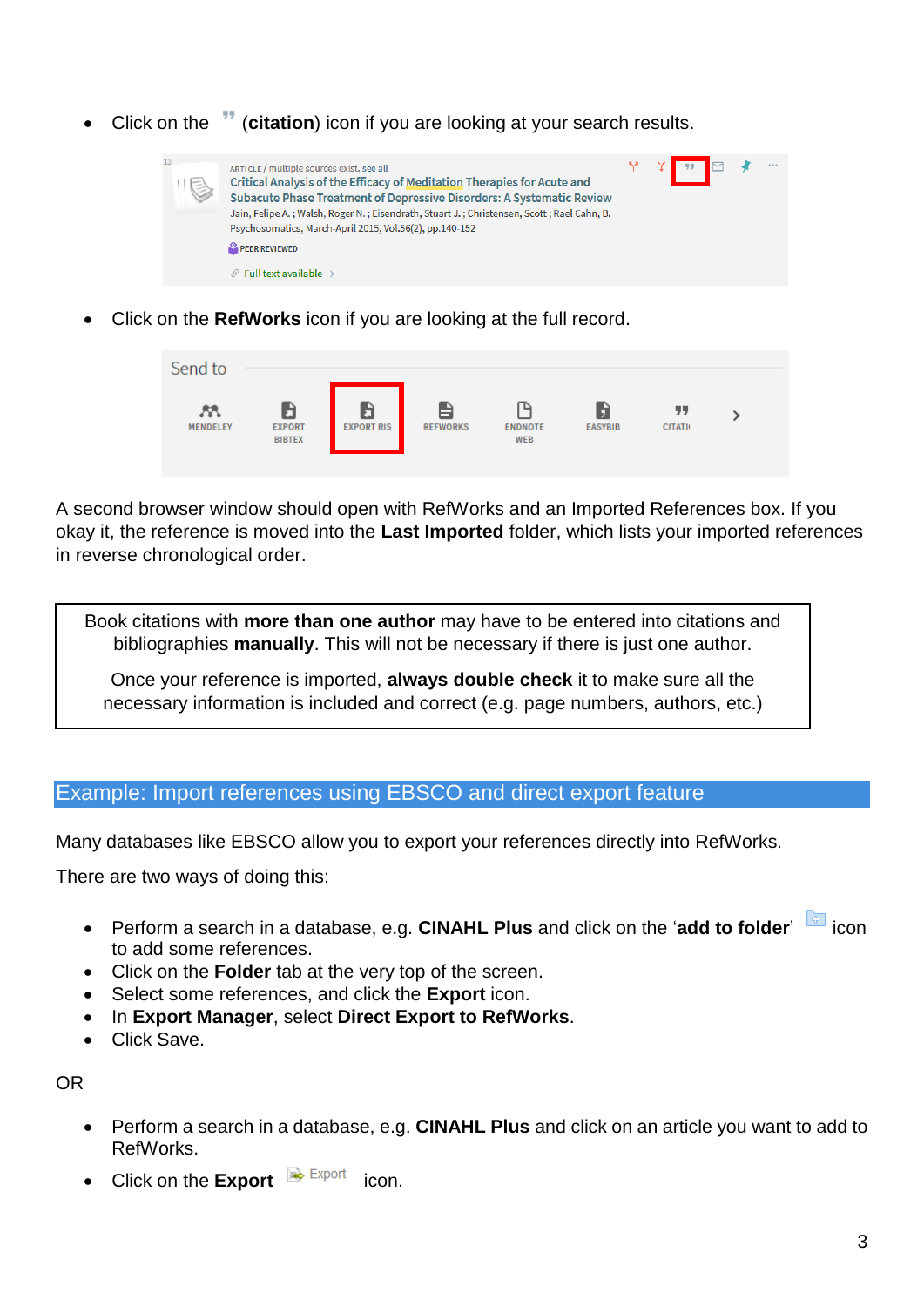| ×<br>Export Manager<br>E-mail<br>Save                                                                                                      | Add to folder        |
|--------------------------------------------------------------------------------------------------------------------------------------------|----------------------|
| Number of items to be saved: 1                                                                                                             | Print                |
| Save citations to a file formatted for:<br>Direct Export in RIS Format (e.g. CITAVI, EasyBib, EndNote, ProCite, Reference Manager, Zotero) |                      |
| Generic bibliographic management software<br>Citations in XML format                                                                       | <b>Exercise</b> Save |
| Citations in BibTeX format<br>Citations in MARC21 format                                                                                   | <b>B</b> Cite        |
| O Direct Export to RefWorks<br><b>Control Export to Ethelande AASD</b>                                                                     | Export               |
| Direct Export to EasyBib<br>Save<br>Cancel                                                                                                 | Create Note          |
|                                                                                                                                            | $\theta$ Permalink   |
| Dance for People With Parkinson Disease: What Is the Evidence Telling Us?                                                                  | <b>B</b> Share       |

• Your records appear in the **Last Imported Folder** in RefWorks.

#### **Remember:**

- Always select **export to newest version of RefWorks when prompted.**
- The Last Imported folder lists all your imported references in reverse chronological order.

#### Example: Import references using Ovid and direct export feature

Many databases like Ovid allow you to export your references directly into RefWorks.

- Perform a search in a database, e.g. **Embase** and tick the box to the left of the article you want to add. You can export multiple references in this way.
- Click on the **Export** icon.
- A new window will open, under Format select **RefWorks**.
- Click **Export**.

| <b>Z</b> All Range<br><b>B</b> Export<br>Add to My Projects & Keep Selected<br>Email<br><b>Print</b><br>Clear<br>View: Title   Citation   Abstract<br>25 Per Page<br><b>Export Citation List:</b><br>■ Effects of dance on motor functions, cognitive functions, and men<br><b>Export To RefWorks</b><br>Parkinson's disease: a quasi-randomized pilot trial.<br>Hashimoto H; Takabatake S; Miyaguchi H; Nakanishi H; Naitou Y.<br><b>Selected Results: 1</b><br>Complementary Therapies in Medicine. 23(2):210-9, 2015 Apr.<br><b>v</b> Select Fields to Display<br><b>JJournal Article, Randomized Controlled Trial1</b><br>Citation (Title, Author, Source)<br>UI: 25847558<br>Citation + Abstract<br>Citation + Abstract + Subject Headings<br><b>Authors Full Name</b><br>Complete Reference<br>Hashimoto, Hiroko; Takabatake, Shinichi; Miyaquchi, Hideki;<br>Custom Fields Select Fields<br>Naitou, Yasuo.<br>$\blacktriangleright$ Abstract<br><b>v</b> Include<br><b>Link to External Resolver</b><br>$\overline{\mathsf{SN}}$ + My Pro<br>Include URL |                                     |  |  |  |
|-----------------------------------------------------------------------------------------------------------------------------------------------------------------------------------------------------------------------------------------------------------------------------------------------------------------------------------------------------------------------------------------------------------------------------------------------------------------------------------------------------------------------------------------------------------------------------------------------------------------------------------------------------------------------------------------------------------------------------------------------------------------------------------------------------------------------------------------------------------------------------------------------------------------------------------------------------------------------------------------------------------------------------------------------------------------|-------------------------------------|--|--|--|
|                                                                                                                                                                                                                                                                                                                                                                                                                                                                                                                                                                                                                                                                                                                                                                                                                                                                                                                                                                                                                                                                 |                                     |  |  |  |
|                                                                                                                                                                                                                                                                                                                                                                                                                                                                                                                                                                                                                                                                                                                                                                                                                                                                                                                                                                                                                                                                 |                                     |  |  |  |
|                                                                                                                                                                                                                                                                                                                                                                                                                                                                                                                                                                                                                                                                                                                                                                                                                                                                                                                                                                                                                                                                 |                                     |  |  |  |
|                                                                                                                                                                                                                                                                                                                                                                                                                                                                                                                                                                                                                                                                                                                                                                                                                                                                                                                                                                                                                                                                 |                                     |  |  |  |
|                                                                                                                                                                                                                                                                                                                                                                                                                                                                                                                                                                                                                                                                                                                                                                                                                                                                                                                                                                                                                                                                 |                                     |  |  |  |
|                                                                                                                                                                                                                                                                                                                                                                                                                                                                                                                                                                                                                                                                                                                                                                                                                                                                                                                                                                                                                                                                 |                                     |  |  |  |
|                                                                                                                                                                                                                                                                                                                                                                                                                                                                                                                                                                                                                                                                                                                                                                                                                                                                                                                                                                                                                                                                 |                                     |  |  |  |
|                                                                                                                                                                                                                                                                                                                                                                                                                                                                                                                                                                                                                                                                                                                                                                                                                                                                                                                                                                                                                                                                 |                                     |  |  |  |
|                                                                                                                                                                                                                                                                                                                                                                                                                                                                                                                                                                                                                                                                                                                                                                                                                                                                                                                                                                                                                                                                 | <b>Export Citation(s)</b><br>Cancel |  |  |  |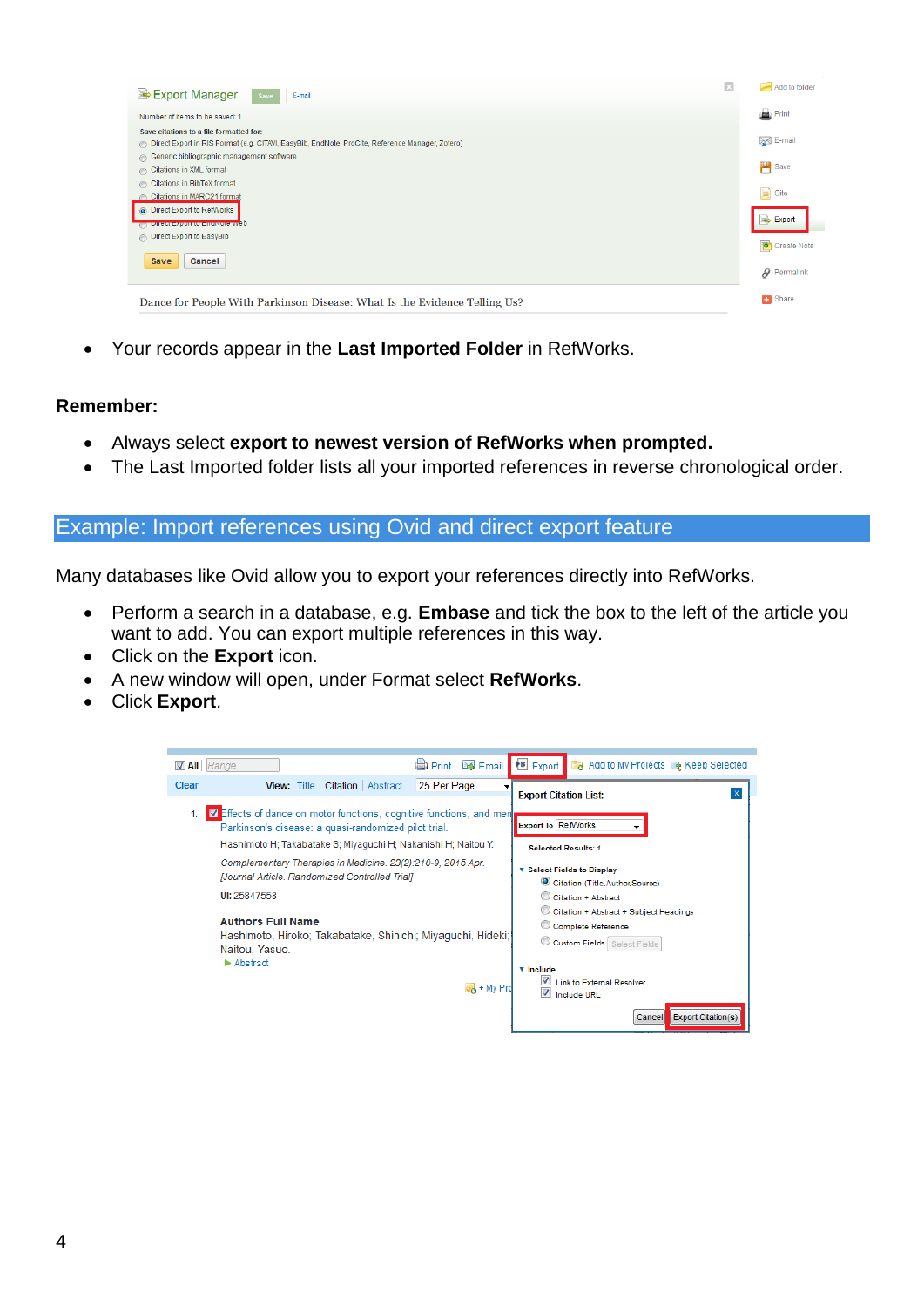#### Example: Import references from PubMed by downloading a text file and importing it

- Go to **PubMed** [\(www.pubmed.gov\)](http://www.pubmed.gov/).
- Perform a search and select the references you want to export.
- Click **Send to** and select **File**. Under Format change **Summary (text)** to **MEDLINE**.
- Click **Create File**. If prompted, choose to **save** the file to a location, on site it may automatically be saved in your H: drive.
- To add the reference to RefWorks, click on **Add** (the **+** icon) at the very top of the page.
- Under **Import References**, you can import a file either by dragging and dropping or you can select the file you saved previously.

| PubMed<br>(music therapy[Title]) AND dementia[Title]<br>$\vee$                                                                                                                                                                                                                                                                                                    | Ø<br>Search                                                                                                                                                         |
|-------------------------------------------------------------------------------------------------------------------------------------------------------------------------------------------------------------------------------------------------------------------------------------------------------------------------------------------------------------------|---------------------------------------------------------------------------------------------------------------------------------------------------------------------|
| Create RSS Create alert Advanced                                                                                                                                                                                                                                                                                                                                  | Help                                                                                                                                                                |
| Format: Summary - Sort by: Most Recent - Per page: 20 -                                                                                                                                                                                                                                                                                                           | <b>Filters: Manage Filters</b><br>Send to $\sim$                                                                                                                    |
| <b>Search results</b><br>Items: 1 to 20 of 67 Selected: 4<br>$<<$ First $<$ Pri                                                                                                                                                                                                                                                                                   | <b>Choose Destination</b><br>$O$ File<br><b>O</b> Clipboard<br>Most recent<br>$OE-mail$<br><b>OCollections</b><br>$O$ Order<br>OMy Bibliography<br>Citation manager |
| <b>Music Therapy and Physical Activity to Ease Anxiety, Restlessness,</b><br>$\vee$<br>1<br>Individuals With Dementia With Signs of Frontotemporal Lobe Deger<br>Langhammer B, Sagbakken M, Kvaal K, Ulstein I, Nåden D, Rognstad<br>J Psychosoc Nurs Ment Health Serv. 2019 Feb 8:1-9. doi: 10.3928/02793695-20<br>PMID: 30753735<br>Similar articles            | ×<br>Generate a file for use with external citation<br>$\checkmark$<br>management software.<br>Download 4 citations.<br><b>Create File</b>                          |
| ▽<br>Treatment Fidelity in a Music Therapy Multi-site Cluster Randomized Controlled Trial for People<br>$\overline{2}$<br>Living With Dementia: The MIDDEL Project Intervention Fidelity Protocol.<br>Baker FA, Tamplin J, Clark IN, Lee YC, Geretsegger M, Gold C.<br>J Music Ther. 2019 Feb 5. doi: 10.1093/jmt/thy023. [Epub ahead of print]<br>PMID: 30721998 | A<br>Search details<br>music therapy[Title] AND<br>dementia [Title]                                                                                                 |
| Similar articles                                                                                                                                                                                                                                                                                                                                                  |                                                                                                                                                                     |

## Manage your references

When you log in to RefWorks all your references will be displayed, automatically sorted by date added, so in reverse chronological order. **Normal view** is the default option, but you can also change to Full View, Table View and **Citation View**.

If you click on a reference, a window on the right-hand side will open which allows you to see more details (i.e. abstract, authors, etc.). You can **edit** the reference by clicking on the **pen icon**. To delete a reference, just tick the box next to it and select the **bin (delete) icon**.

#### **Remember**

- **Citation View** shows you your references in the appropriate style for SGUL (Harvard – FHSCE & SGUL). The first time you use this function, you need to **save Harvard – FHSCE & SGUL as the default style** by clicking on the cog icon beside citation view.
- Citation View is helpful to make sure your references include all the Therapy, necessary information to be correct. If details are missing RefWorks will alert you by highlighting missing elements in yellow.

A Journal A Volume A Issue A Pages.

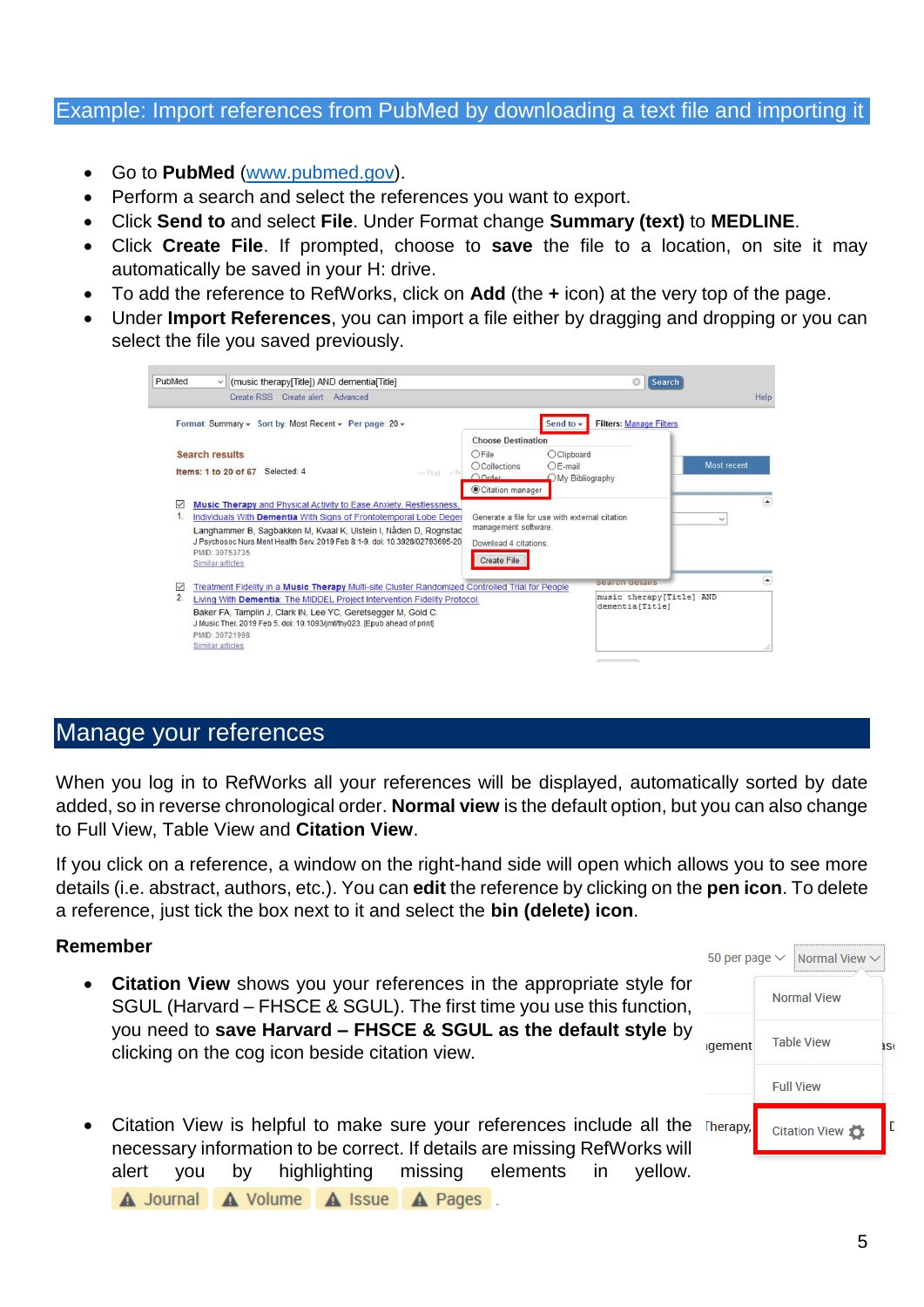#### Create and use folders

In RefWorks, you can use folders to organise your references. Visit <http://libguides.sgul.ac.uk/refworks/organising> for more information.

To create a new folder:

- Click on **My folders** (tab in the left-hand menu).
- Click on **Add folder**.
- Enter a folder name and click Create.

You can then:

- Drag and drop files here or add references by using the **+ (plus) icon**.
- Move files into the folder by checking the box next to the reference(s) and click **Assign to folder**. Choose the folder(s) you want to add the reference to. You can assign references to multiple folders.

#### **What else can you do?**

• There are different ways for you to **share folders** with others. On the left-hand side menu, there is a Sharing tab. If you are looking at a specific folder, at the top of the page you can find a sharing icon. **Sharing Settings** allow you to control who can do what with your references. For more information, have a look at <http://libguides.sgul.ac.uk/refworks/organising> and find the Sharing Folders tab.

**Remember**

- Under **All References** you can find all your references in reverse chronological order.
- Until you have assigned your references to a folder, they will be in the **Not in folder**  "folder".
- You can add subfolders to your folder, which can be useful if you are working on an extended research project i.e. a dissertation.

## **Tools**

Under the **Tools** tab, you can **Find Duplicates**, **Bulk Edit** your references and download **Cite-N-Write**.

#### Deduplicate references

ىۋ

You can deduplicate your references, which is useful for example if you have a large amount or if you added references in bulk. RefWorks can compare and find duplicates for up to 2,000 references.

To remove duplicate references:

• Select **Tools**.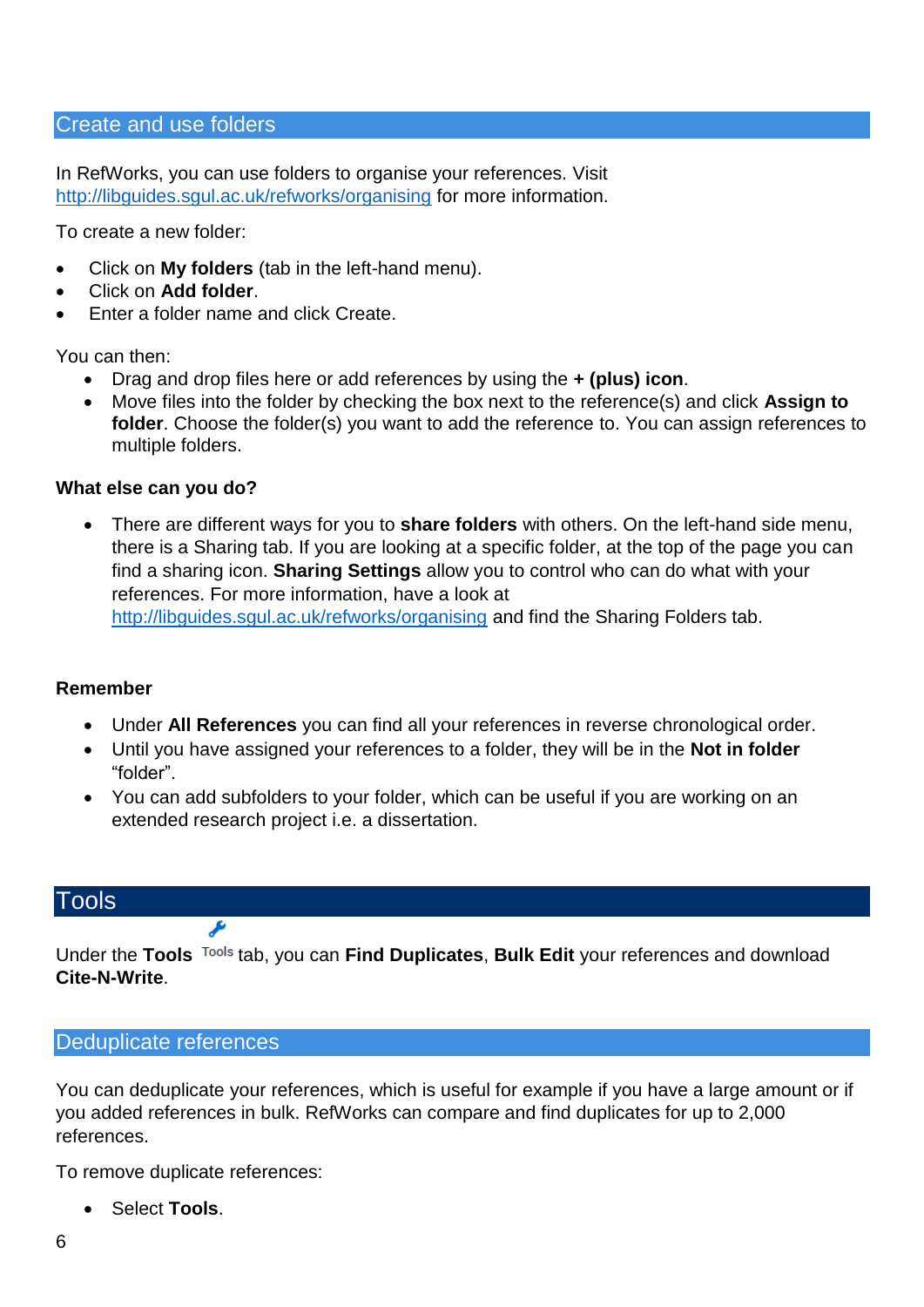• Click on **Find Duplicates**. The Find Duplicate References dialog box appears.

| <b>Find Duplicate References</b>                                                                                                                                                                                                                                                                               |  |
|----------------------------------------------------------------------------------------------------------------------------------------------------------------------------------------------------------------------------------------------------------------------------------------------------------------|--|
| All references                                                                                                                                                                                                                                                                                                 |  |
| All references in 'Literature'<br><b>Exact Match</b>                                                                                                                                                                                                                                                           |  |
| In this method, RefWorks compares the titles, authors, and publication dates in a<br>reference. The data must match exactly. RefWorks ignores the case of letters and<br>numbers and the order of author names. We also match elements that appear<br>empty (e.g. 2009 and Jan 2009 in date would still match) |  |
| <b>Find Duplicates</b>                                                                                                                                                                                                                                                                                         |  |

- If you selected the action while viewing a folder, or search results (including a tag), you can select whether to search for duplicates across all of your references or only the ones in the current list.
- Select the criteria for matching **by following the on-screen instructions** beneath each of the options.
- **Select Find Duplicates**. If any duplicates are found, they are highlighted and pre-selected to make them easy to delete.

| $\pm$<br>Add           |                                                                                                             | <b>Assign to Folder</b>               | ඦ<br>Share | 99<br><b>Create Bibliography</b>      | Delete | <b>Add Tags</b> | ö<br>Tools |  |  |  |
|------------------------|-------------------------------------------------------------------------------------------------------------|---------------------------------------|------------|---------------------------------------|--------|-----------------|------------|--|--|--|
|                        | <b>Duplicate items</b> (viewing all 88 references)<br><b>Display:</b> 50 per page $\vee$ Normal View $\vee$ |                                       |            |                                       |        |                 |            |  |  |  |
|                        | $\equiv$ Select all on this page (50)                                                                       |                                       |            |                                       |        |                 |            |  |  |  |
| $\Box$<br>$\mathbf{1}$ | Ref ID: 54                                                                                                  | Biotechnol.Bioeng.2015.articleinpress |            |                                       |        |                 |            |  |  |  |
|                        | $\Box$                                                                                                      | <b>Ell</b> Dedup folder               |            |                                       |        |                 |            |  |  |  |
| 圡                      | $\overline{\mathcal{L}}$                                                                                    | Ref ID: 208                           |            | Biotechnol.Bioeng.2015.articleinpress |        |                 |            |  |  |  |
|                        |                                                                                                             | $\Box$                                |            |                                       |        |                 |            |  |  |  |
| 圡                      | ☑                                                                                                           | Ref ID: 234<br>$\Box$                 |            | Biotechnol.Bioeng.2015.articleinpress |        |                 |            |  |  |  |
|                        | $\overline{\mathcal{L}}$                                                                                    | Ref ID: 242                           |            | Biotechnol.Bioeng.2015.articleinpress |        |                 |            |  |  |  |
| 圡                      |                                                                                                             | $\Box$                                |            |                                       |        |                 |            |  |  |  |
| 圡                      | $\overline{\mathcal{L}}$                                                                                    | Ref ID: 244<br>$\Box$                 |            | Biotechnol.Bioeng.2015.articleinpress |        |                 |            |  |  |  |

## Bulk Edit

The **Global Edit** feature allows you make changes to multiple records at the same time, such as adding the same information to a particular field in selected references.

#### Use RefWorks in Word

Under **Tools** you can download **Write-N-Cite for Word**, which is a small separate programme.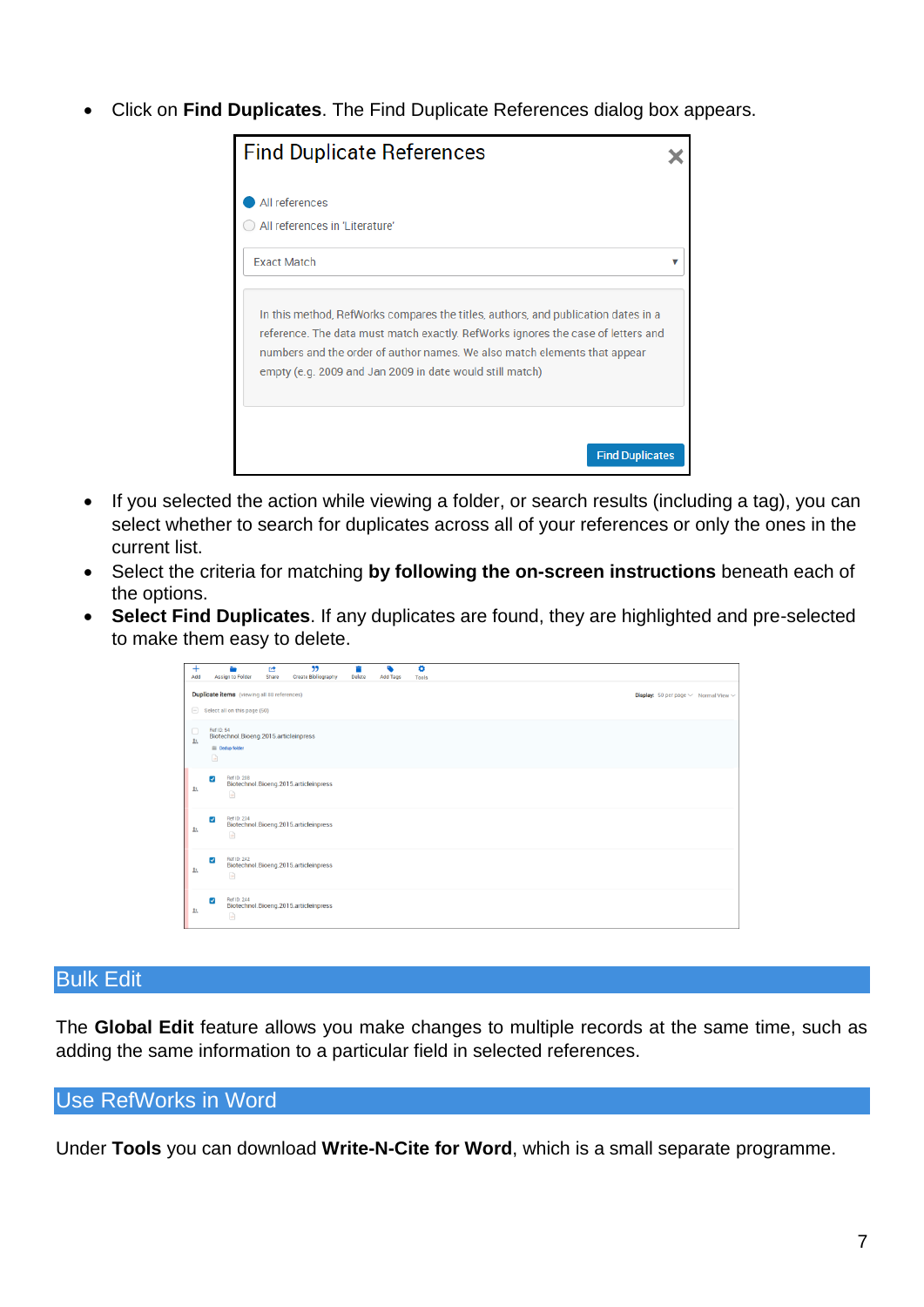On SGUL computers, Write-N-Cite is automatically part of Word, but if you use your own device you need to download this add-in. For more information, please visit [https://libguides.sgul.ac.uk/refworks/word.](https://libguides.sgul.ac.uk/refworks/word)

- When you click on Tools you are prompted to create an alternate password. Please **do not create another password** and click cancel. You might be prompted again to do so as you navigate these pages, please ignore those messages.
- Under **Cite in Microsoft Word** you can download and install the correct version depending on the device that you have. Please note that this **only works in Word 2016**.
- Under **Other Windows and Mac Versions** you can find Write-N-Cite for older versions of Word.

### **Please Note – Mac Users**

Write-N-Cite does not work for the Mac version of Word 2016. You must use **RefWorks Citation Manager** instead. You can download this and find further instructions under **Tools>Tools>Cite in Microsoft Word>Other Windows and Mac Versions.**

## Insert citations without Write-N-Cite

You can also add references to Word by ticking the box next to the reference you want to add, then click on Create Bibliography>Quick Cite. A new window opens up, where you have to choose the correct citation style Harvard – FHSCE & SGUL, then click continue and you can copy/paste the citation from there.

If you can we recommend you use **Write-N-Cite** instead.

# Generate a bibliography in RefWorks

You can create a bibliography (an ordered list of books, articles etc.) from references in RefWorks.

To generate a bibliography for selected references:

• Tick the boxes on the left-hand side of all the references you want to include. You can do this from the All References list or a specific folder.

## 99

- Click on **Create Bibliography** Create Bibliography at the top of the page.
- When you click on Create Bibliography, RefWorks lists all the selected references in a citation style of your choice. Make sure to **select Harvard – FHSCE & SGUL** at the top of the page.
- You can then copy and paste the bibliography into your document.

# Insert citations and bibliography with Write-N-Cite

Once you have downloaded Write-N-Cite and on SGUL PCs by default, you can open Word and click on the RefWorks tab at the top to start adding citations and a bibliography.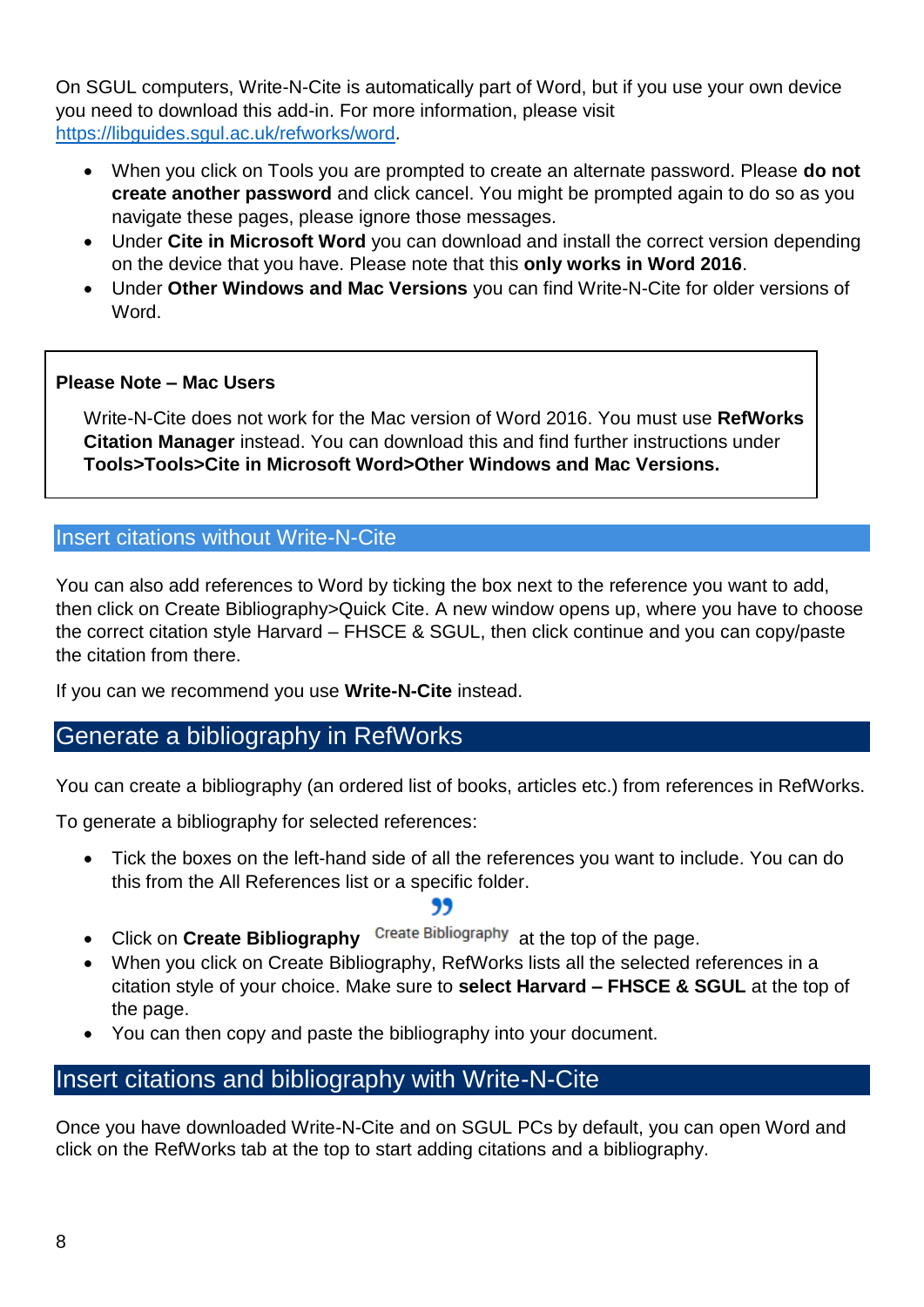- Click on the RefWorks tab at the top.
- Click **Log in**.
- Select **Log in from my institution**.
- Find St. George's, University of London under Shibboleth.
- Make sure to select **New RefWorks**, when you are prompted to choose a version.

| Login |                                                            |  |
|-------|------------------------------------------------------------|--|
|       | <b>Which version of RefWorks would</b><br>vou like to use? |  |
|       | <b>New RefWorks</b>                                        |  |
|       | <b>STATE</b><br><b>Legacy RefWorks</b>                     |  |

| $\mathbf{x}$ |
|--------------|
|              |
|              |
|              |
|              |
|              |
|              |
|              |
|              |

Once you are logged in:

- Make sure to **select the correct referencing style!** Harvard-F...
- RefWorks selects MLA by default, but at **SGUL we use Harvard – FHSCE & SGUL**, so make sure to select the appropriate option.



- Once you have done that you can:
	- o Insert Citations. Click on **Citation>Insert New**. A new window will open which allows you to search your list of references from RefWorks. Select the right one and click okay.
	- o **Sync My Database** if you have added new references to RefWorks since opening the document, to make sure your list of references is updated.
	- o Once you have added a citation to your document you can **Create a bibliography** by clicking on **Bibliography Options,** then select **Insert Bibliography**. **Note:**  Refworks will add the bibliography where your cursor is in the document.

#### Edit citations

Inserted and formatted citations do not always appear exactly as you want them to. You may want to add a prefix or suffix such as: (Also see Baker 2009) or (March 2003 p.13)